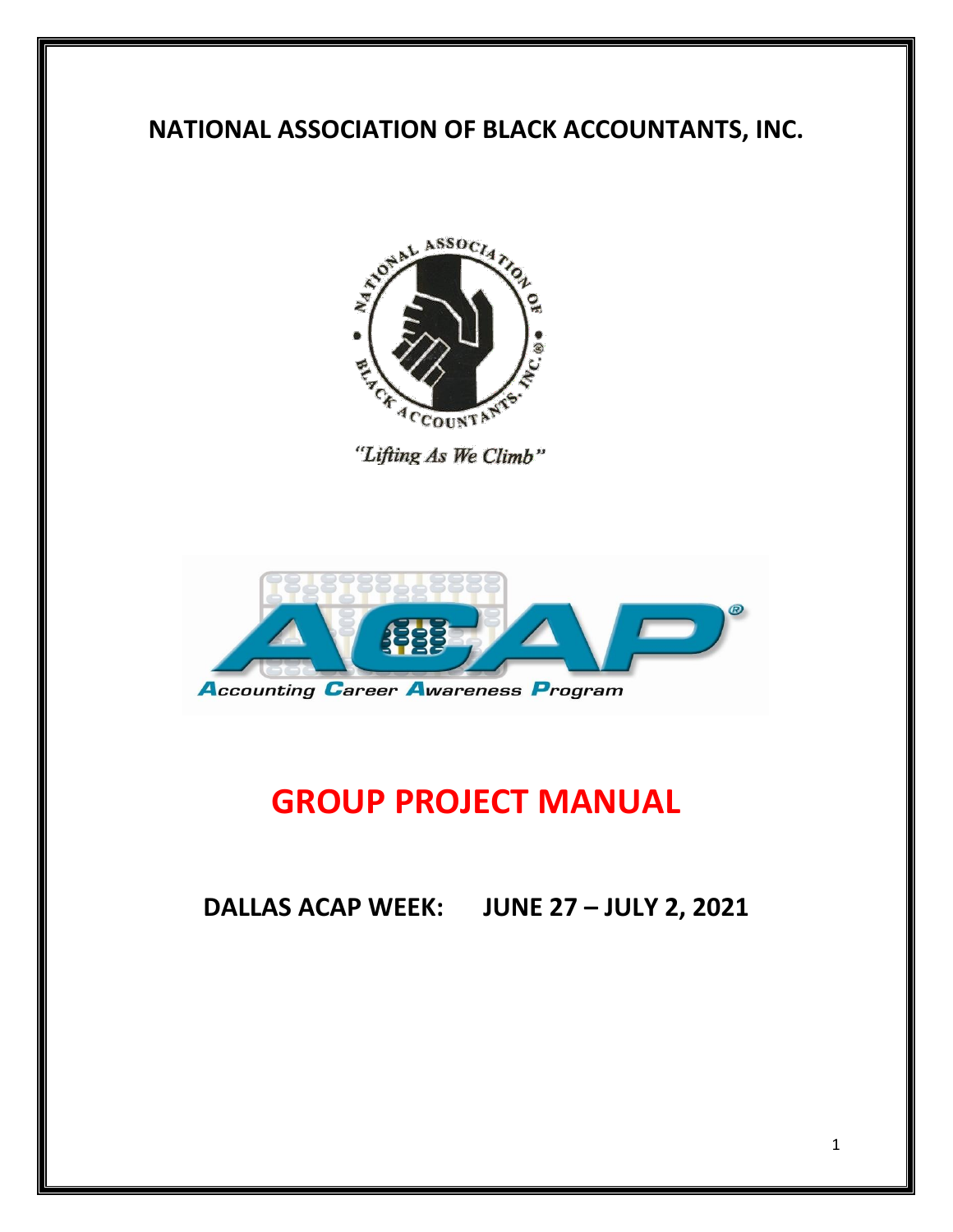#### **Group Project Overview**

The Group Project is the capstone project for the week. Prior to ACAP Week, students are assigned to Project Teams and are encouraged to begin interactions with each other prior to arrival on camp. Using a tailored rubric and template, each group will develop its business plan, create its logo, marketing strategy, financials, and present their project for 7 to 10 minutes before a panel of judges. Points accumulated from earlier in the week are added to the points earned during the final competition. Monetary prizes are awarded to each participant in the winning group. The winning group also presents at the Closing Luncheon on Friday.

A Corporate Partner or local business professional and/or ACAP Alum (as available) may be assigned to each team as an advisor or mentor.

Each Project Team will have an assigned ACAP Counselor. The ACAP Counselor should review his/her Project Team's work/deliverables before submission to the Executive Director or his/her designee for review on a timely basis. The Business Formation is worth 50 points.

Thus, a Project Team could consist of:

- Project Team Advisor/Mentor (Corporate Partner, business professional, or ACAP Alum)
- ACAP Counselor
- Group of Assigned ACAP Students

This is a business presentation; thus, other considerations for grading include:

- Clarity of expression
- Grammar
- Spelling
- Color scheme
- Font size
- Bells and whistles (too much or too many slows down the presentation)
- Music in the background is acceptable but should be appropriate.

Again, each presentation will be graded by a panel of judges during ACAP Week.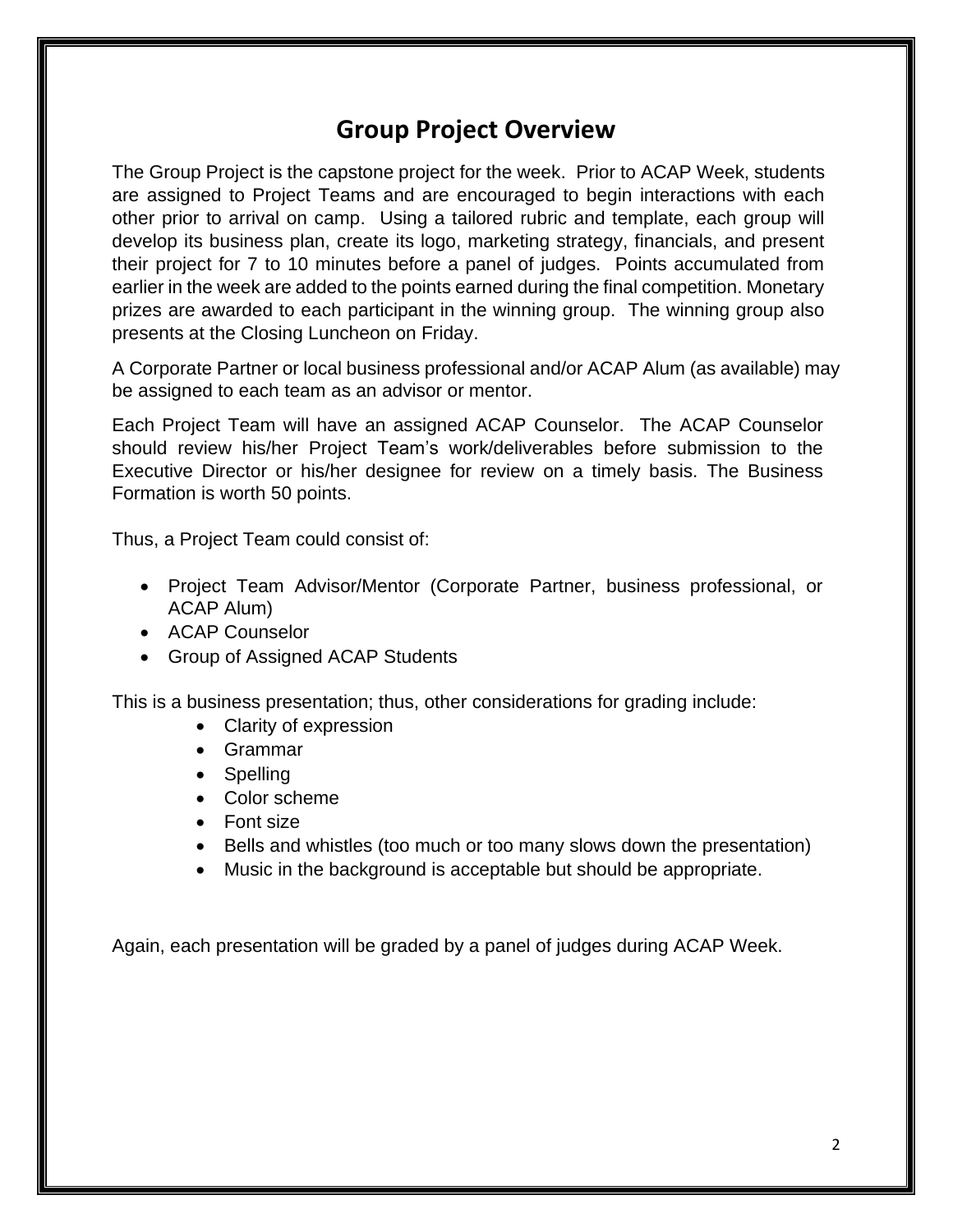#### **Group Project Timeline**

**During ACAP Week, designated time has been set aside for Project Teams to work on the Group Project. If all project work is done correctly and on time each day, there is no reason why each Project Team should not be ready for the "dress rehearsal" prior to the final Group Presentation. Project Teams are encouraged to use their time wisely. Students are also encouraged to listen closely to information shared during other ACAP Week events that will aid in their decision making. Students are further encouraged to do additional research as appropriate.**

| <b>Task</b>                       | Day of Task        | <b>Time Period</b>                   |
|-----------------------------------|--------------------|--------------------------------------|
| <b>Group Project Overview</b>     | Sunday, June 27    | $9:00$ pm $-9:30$ pm                 |
| <b>Project Teambuilding</b>       | Sunday, June 27    | $9:30$ pm $- 10:00$ pm               |
| <b>Project Team Collaboration</b> | Sunday, June 27    | 10:00 pm $-$ 11:00 pm                |
| (Business Formation)              | Monday, June 28    | $8:00 \text{ pm} - 10:00 \text{ pm}$ |
| <b>Project Team Collaboration</b> | Tuesday, June 29   | $9:30$ pm $-11:00$ pm                |
|                                   | Wednesday, June 30 | $9:00$ pm $-11:00$ pm                |
|                                   | Thursday, July 1   | $9:00$ am $-12:00$ pm                |
| <b>Project Team Rehearsal</b>     | Thursday, July 1   | 1:00 pm $-$ 4:00 pm                  |
| <b>Project Team Presentation</b>  | Thursday, July 1   | $7:00$ pm $-10:00$ pm                |

#### **Business Formation (50 points)**

During the early stages of the Group Project, each Project Team is expected to discuss and decide on key elements of the business. Each Project Team is to use the template included herein to document the following Business Formation Requirements:

- Type of business and products or services offered, etc.
- Company name, address, other contact information, etc.
- Management team
- Mission statement, logo, motto, or slogan
- Competitor analysis
- Marketing strategy
- Pricing
- Financial projections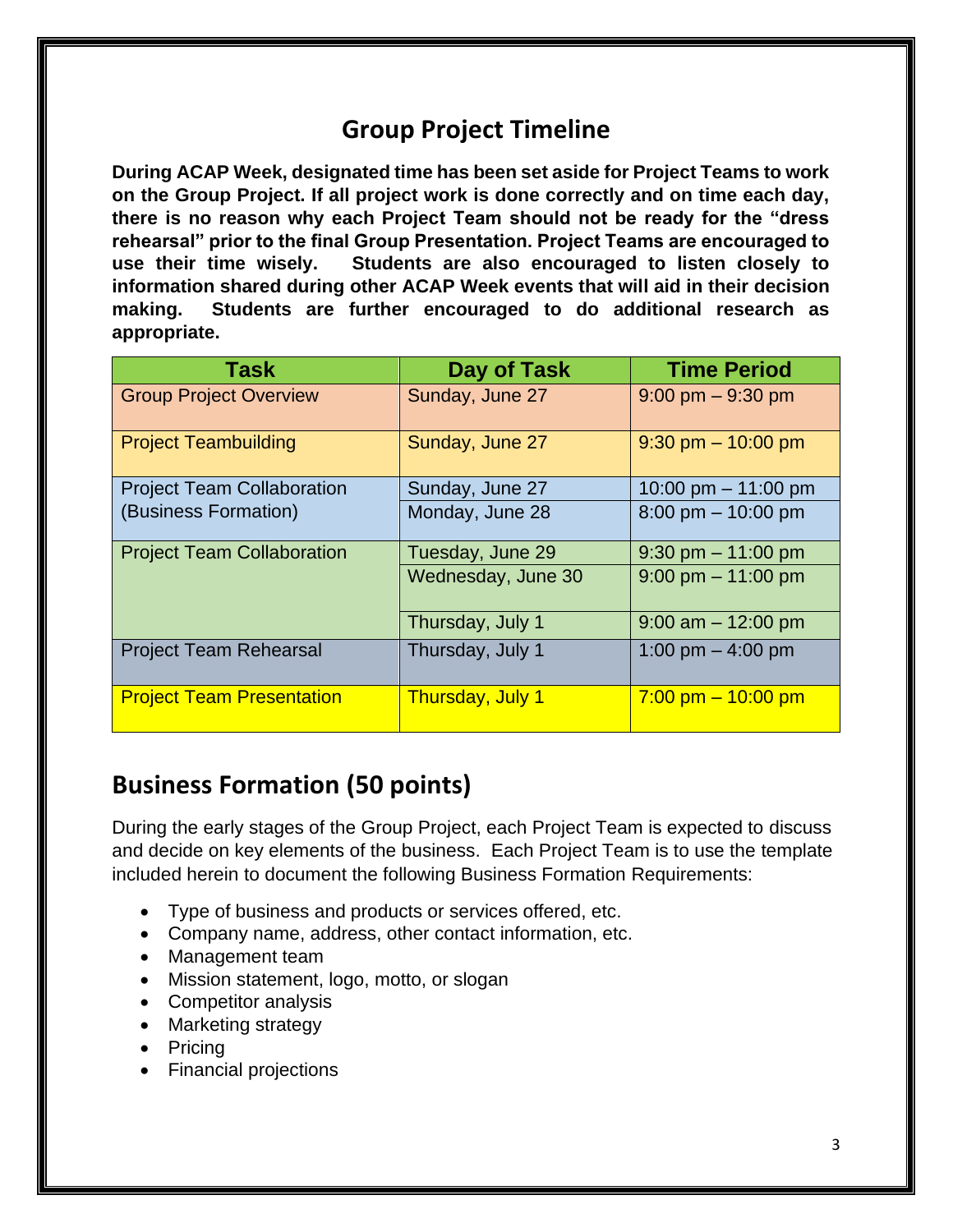## **Group Project Teambuilding Template**

**INSTRUCTIONS: During the Project Teambuilding period on Sunday night, Project Team members use this time for effective onboarding and skills assessment within their Project Groups. Hence, they introduce themselves to each other and review the attributes and skills of each member and how they can best contribute to the overall success of the team. Attributes may relate to those personality traits, etc. that students identified during their Interest Inventory and/or noted by their interviewer during the ACAP interview. Skills may include: some knowledge of accounting, good computer skills, good presentation skills, good at research, can draw, etc. This is a critical process and must not be overlooked or skipped. The Team should also identify and discuss some ground rules to establish member expectations, means of communication, resolving issues, etc. Use the space below to document this exercise.**

| Team Members                               |  |
|--------------------------------------------|--|
| Project Advisor (s)<br>$\bullet$           |  |
| • ACAP Counselor                           |  |
| • Team Members                             |  |
|                                            |  |
|                                            |  |
|                                            |  |
| <b>Team Member Attributes &amp; Skills</b> |  |
| 1.                                         |  |
|                                            |  |
| 2.                                         |  |
|                                            |  |
| 3.                                         |  |
|                                            |  |
| 4.                                         |  |
|                                            |  |
| 5.                                         |  |
|                                            |  |
| 6.                                         |  |
|                                            |  |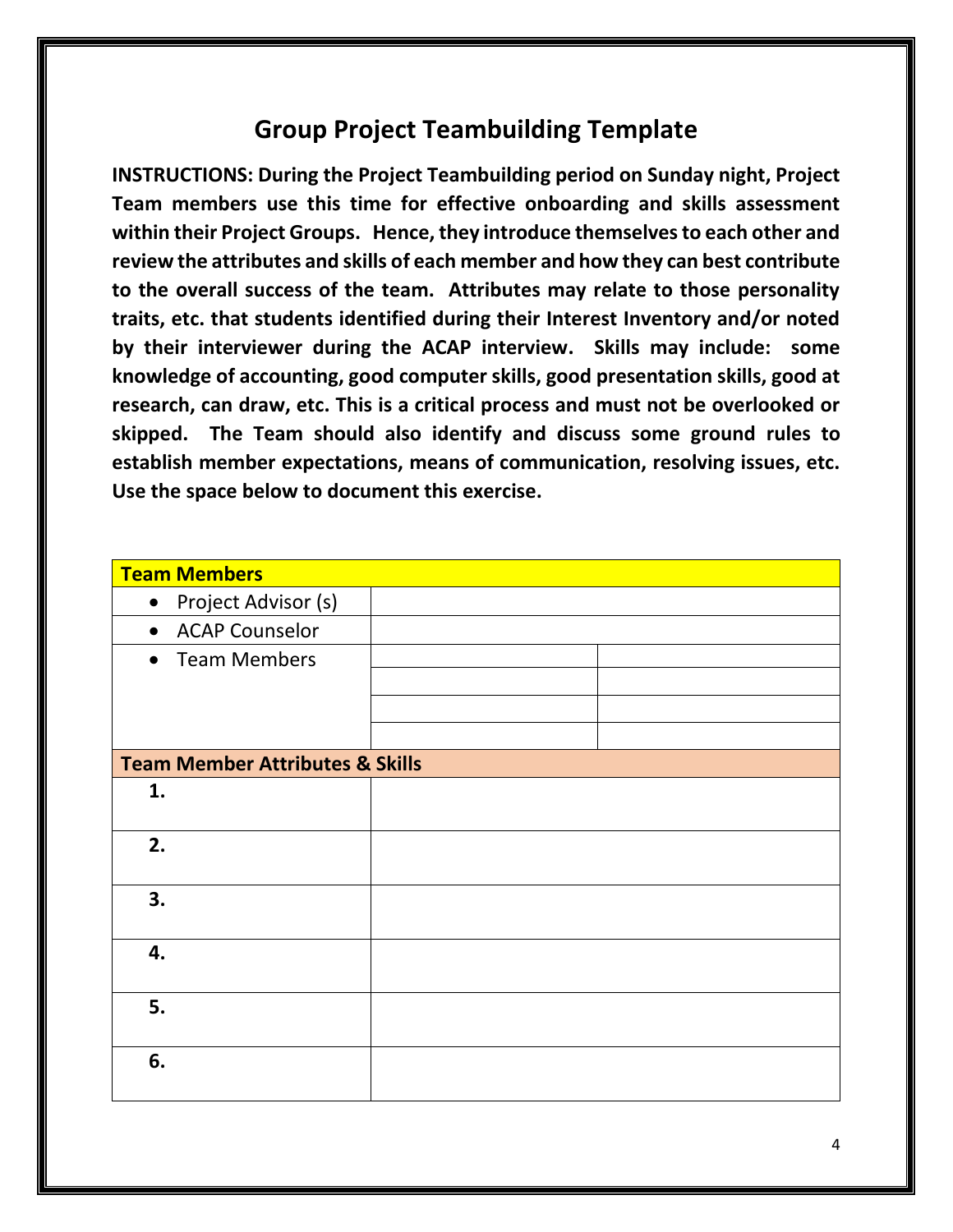## **Project Team Assignments Template**

**INSTRUCTIONS: By Monday night, the Project Team is required to use the following template to document what assignments are given to each team member (strategy for completing the work). Going forward, each team member is expected to give a status of their assignment within their Project Team Meeting(s).**

| <b>Project Team Member</b> | <b>Assigned Task(s)</b> | <b>Due Date</b> |
|----------------------------|-------------------------|-----------------|
|                            |                         |                 |
|                            |                         |                 |
|                            |                         |                 |
|                            |                         |                 |
|                            |                         |                 |
|                            |                         |                 |
|                            |                         |                 |
|                            |                         |                 |
|                            |                         |                 |
|                            |                         |                 |
|                            |                         |                 |
|                            |                         |                 |
|                            |                         |                 |
|                            |                         |                 |
|                            |                         |                 |
|                            |                         |                 |
|                            |                         |                 |
|                            |                         |                 |
|                            |                         |                 |
|                            |                         |                 |
|                            |                         |                 |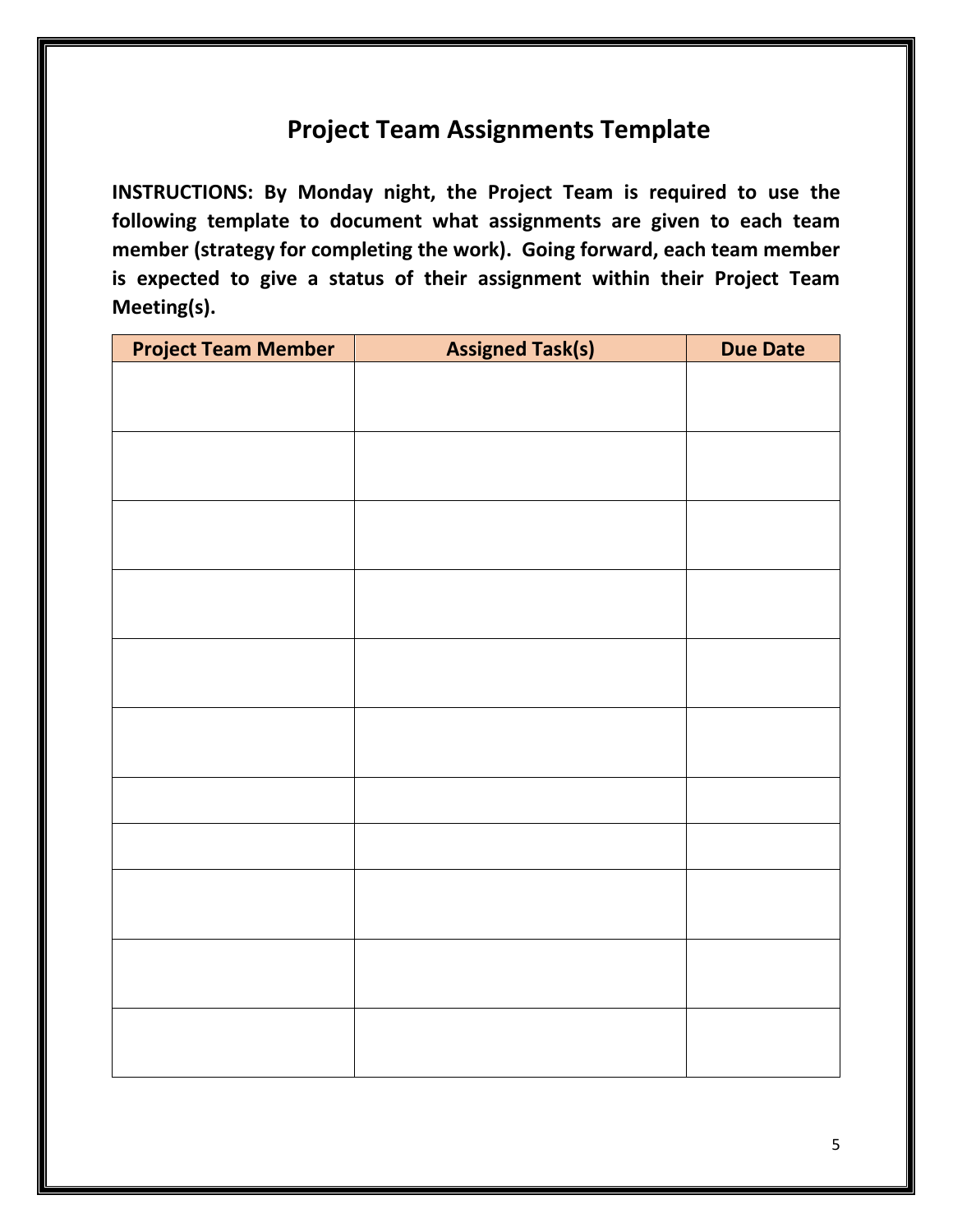# **Business Formation Requirements Template (50 points)**

**INSTRUCTIONS: The Project Team is required to use the following template to document key elements of their business. This template is designed to be used as a checklist, but this information is better presented as a typed document for review by the Group Project Advisor/Mentor, ACAP Counselor, and Executive Director. See [https://www.surveymonkey.com/r/5HGBPG3.](https://www.surveymonkey.com/r/5HGBPG3)**

**Approval/sign-off to move forward should be obtained by Wednesday night.**

| Type of business and<br>products or services<br>offered                             |  |
|-------------------------------------------------------------------------------------|--|
| <b>Company Name, Physical</b><br><b>Address, Other Contact</b><br>Information, etc. |  |
| <b>Management Team (name</b><br>and job role)                                       |  |
| <b>Mission Statement, Logo,</b><br>Motto (or Slogan)                                |  |
| <b>Competitor Analysis</b>                                                          |  |
| <b>Marketing Strategy</b>                                                           |  |
| <b>Pricing</b>                                                                      |  |
| <b>Financial Statements</b>                                                         |  |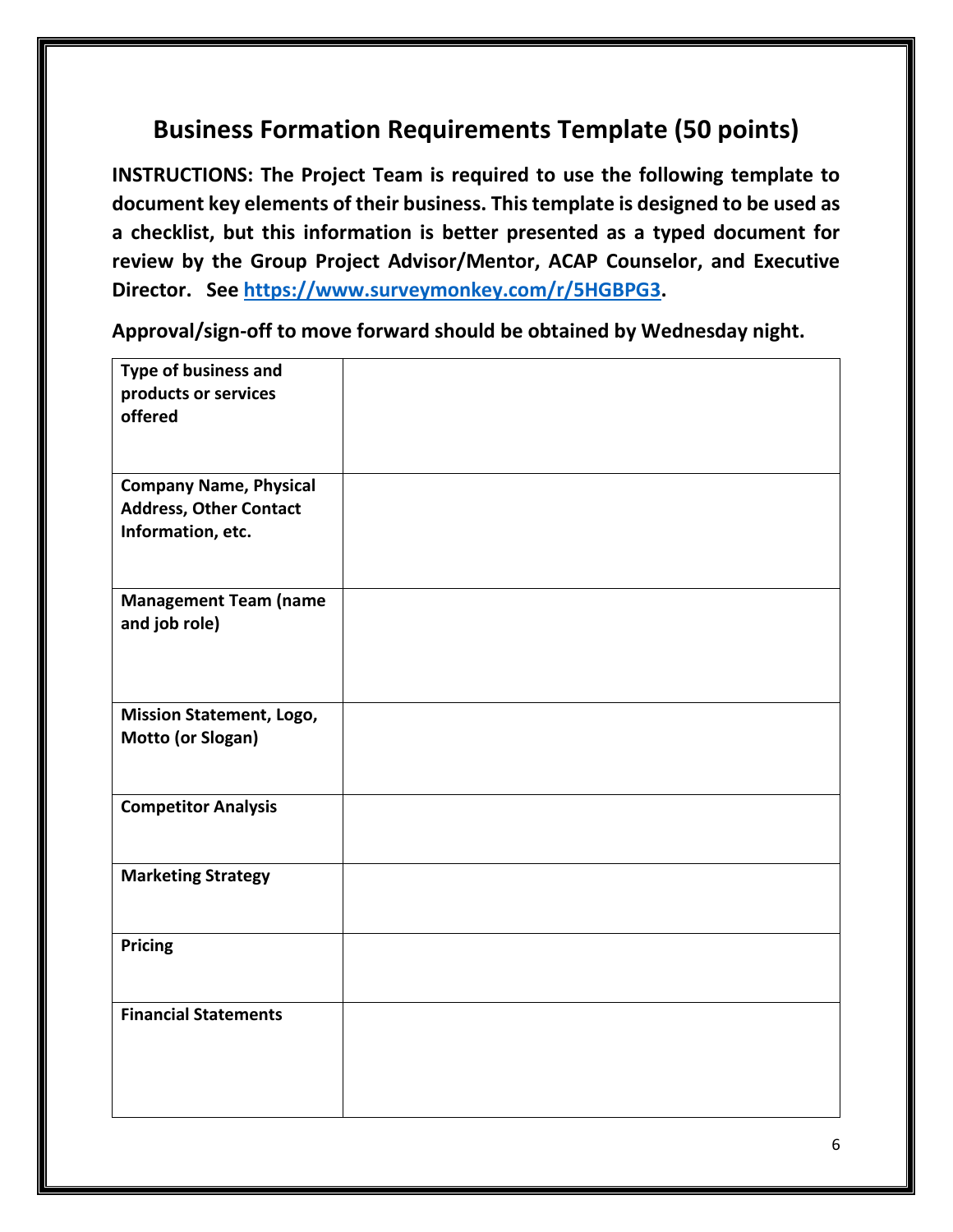## **Group Project Guidelines/Requirements**

**The following guidelines are provided to the Project Team as they prepare their PowerPoint presentation (by Thursday morning). The students are to use an appropriate combination of written and spoken word and visuals in the presentation of their product or service.**

| <b>Slide</b>   | <b>Content</b>              | <b>Comment</b>                                                                                                                                                                                                                  |
|----------------|-----------------------------|---------------------------------------------------------------------------------------------------------------------------------------------------------------------------------------------------------------------------------|
|                | <b>Title</b>                | Company name, address, email address,<br>website, phone number.                                                                                                                                                                 |
| $\overline{2}$ | <b>About the Company</b>    | Mission statement, logo, motto;<br>accomplishments.                                                                                                                                                                             |
| 3              | <b>Management Team</b>      | Key officers and titles; people who manage the<br>business.                                                                                                                                                                     |
| $\overline{4}$ | <b>Problem/Opportunity</b>  | Describe the service or product you are<br>providing. Describe how this product or service<br>alleviates a problem for someone and/or brings<br>joy to someone. Include a picture of the<br>product.                            |
| 5              | <b>Value Proposition</b>    | Explain the value (dollars) of the problem you<br>are alleviating or the value of the joy you are<br>bringing to someone. Give specific details,<br>include picture of your product or service.                                 |
| 6              | <b>Comparative Analysis</b> | Describe what makes your product or service<br>unique or better when compared to similar<br>products. Provide picture or pictures to prove<br>your point.                                                                       |
| $\overline{7}$ | <b>Business Model</b>       | Describe the people who you think will buy your<br>product or service and how you are going to<br>entice them to buy your product or service.                                                                                   |
| 8              | <b>Market Plan</b>          | Explain how you are going to advertise your<br>product or service. Identify at least three (3)<br>ways that you will advertise your product or<br>service. A Press Release is optional and is<br>worth an additional 10 points. |
| 9              | <b>Competitive Analysis</b> | Describe the competitive landscape. Who are<br>your competitors? How many? What are your<br>advantages and disadvantages?                                                                                                       |
| 10             | <b>Financial Statements</b> | Provide a current year balance sheet and an<br>income statement.                                                                                                                                                                |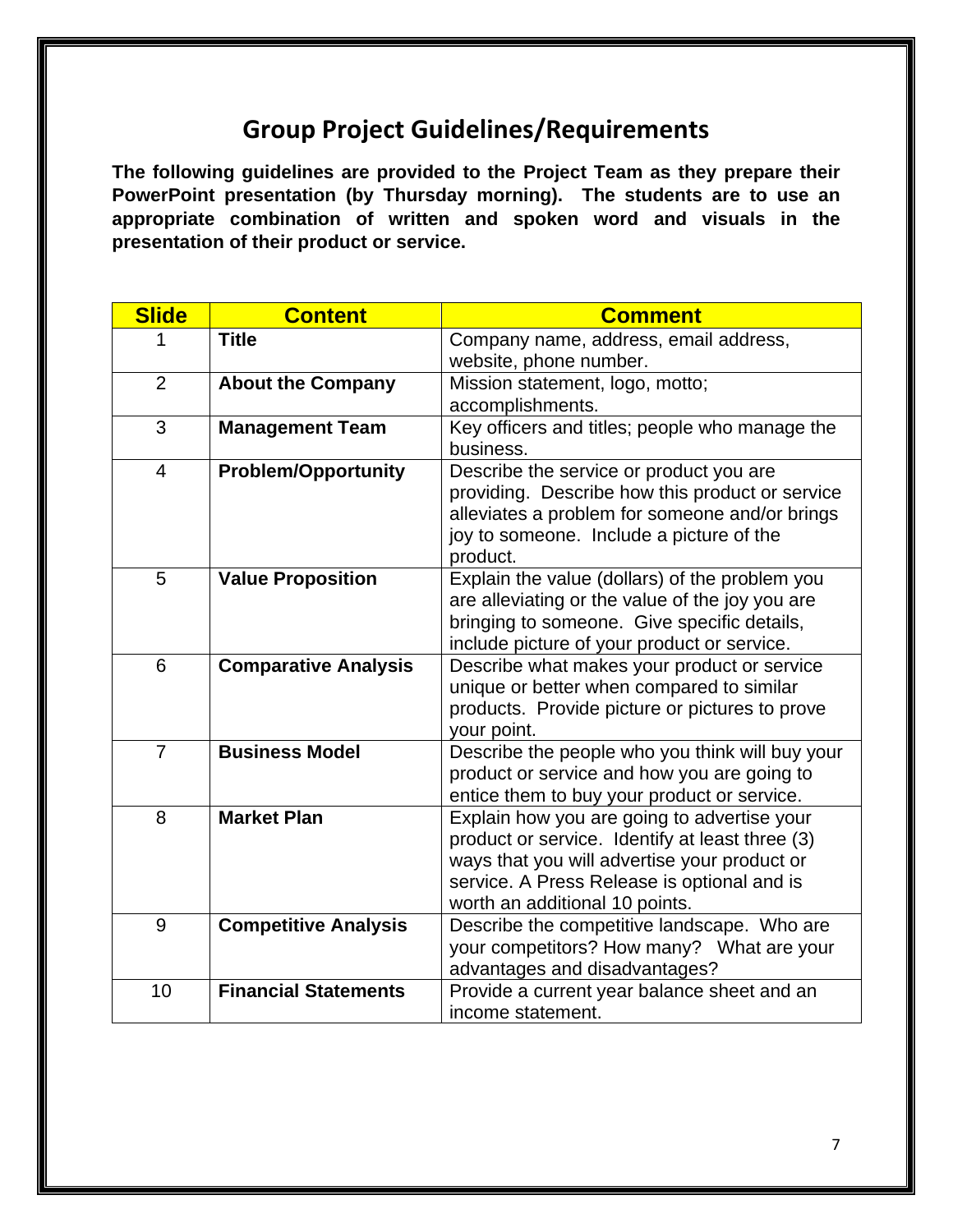# **Group Project Rehearsal (50 points)**

Each Project Team will rehearse their Group Presentation before an assigned team of judges on Thursday afternoon of ACAP Week. The presentation should be in the 7 to 10-minute timeframe and in good form for presenting to any audience. Basically, the Project Team should observe the following:

- Each team will present.
- Each person on the team will participate in some form.
- Brochures and/or handouts are acceptable but must be in good form.
- Be careful about using excessive graphics and/or bells and whistles. These tend to show down the presentation.

| <b>Maximum</b><br><b>Points</b> | <b>Earned</b><br><b>Points</b> | <b>Activity</b>                                                                                |
|---------------------------------|--------------------------------|------------------------------------------------------------------------------------------------|
|                                 |                                |                                                                                                |
| 5                               |                                | <b>Business Plan Knowledge:</b><br>Team's knowledge of the Group's business plan<br>presented. |
| 10                              |                                | <b>Presentation Skills:</b>                                                                    |
|                                 |                                | Clear and articulate speaking voices; speaks loud<br>enough to be heard.                       |
| 5                               |                                | Nonverbal:                                                                                     |
|                                 |                                | Body language and non-verbal communication;                                                    |
|                                 |                                | looks engaged when fellow team member is<br>presenting.                                        |
| 10                              |                                | Delivery:                                                                                      |
|                                 |                                | No excessive reading from notes, slides, etc.                                                  |
| 10                              |                                | <b>Slide Format:</b>                                                                           |
|                                 |                                | Clear fonts, not too many bells and whistles;                                                  |
|                                 |                                | business-like presentation.                                                                    |
| 5                               |                                | <b>Attention Getter:</b>                                                                       |
|                                 |                                | Holds the audience's attention; memorable.                                                     |
| 5                               |                                | Timing:                                                                                        |
|                                 |                                | Stays within the timeframe.                                                                    |
| 50                              |                                |                                                                                                |

Use PowerPoint to prepare the slides for presentation.